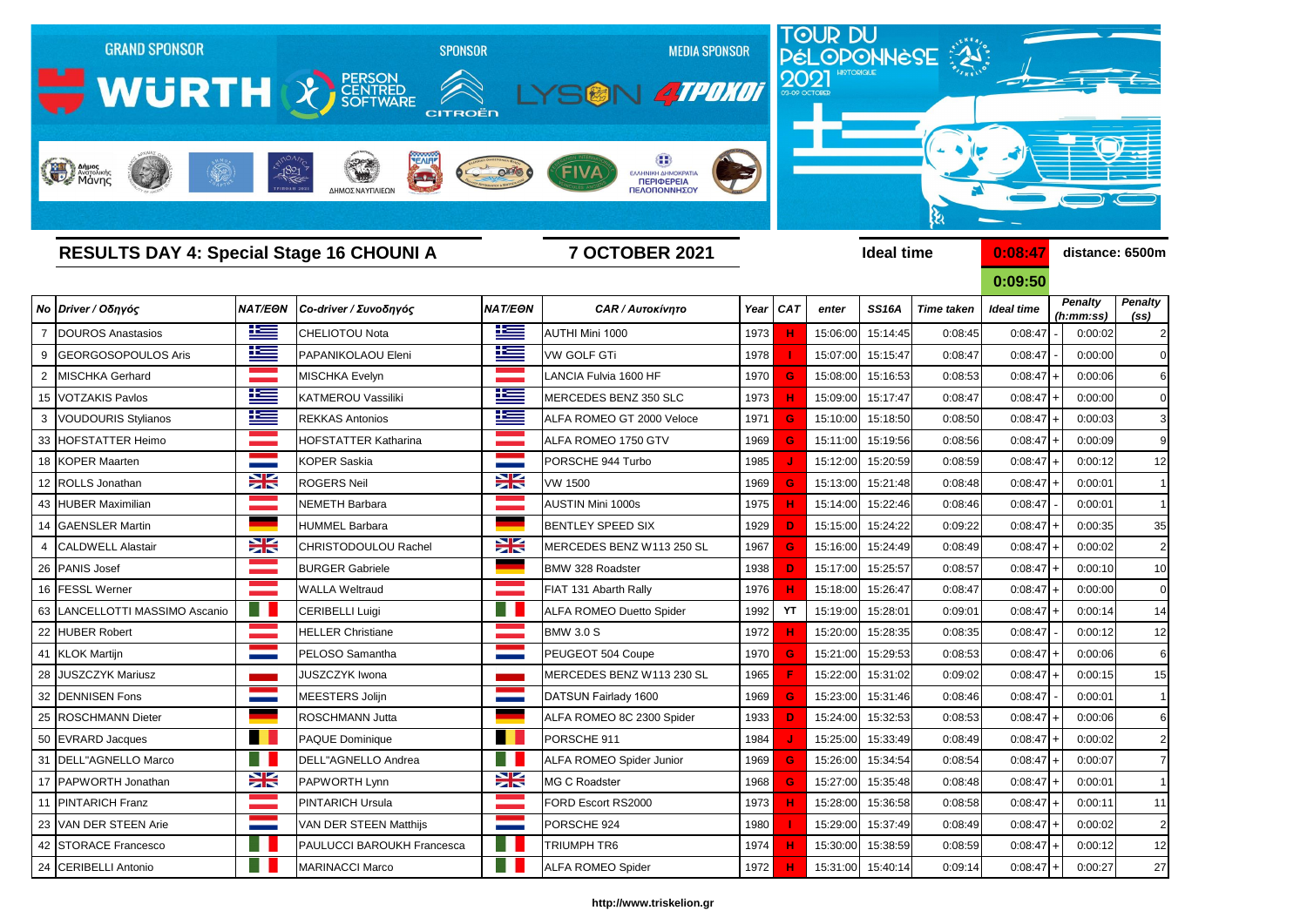

**0:09:50** *Penalty (ss) Penalty (h:mm:ss)*

|                |                                  |                |                               |                          |                                       |      |            |          |                   |                   | <u>U.UJ.JU</u>    |                             |         |                                     |
|----------------|----------------------------------|----------------|-------------------------------|--------------------------|---------------------------------------|------|------------|----------|-------------------|-------------------|-------------------|-----------------------------|---------|-------------------------------------|
|                | Νο Driver / Οδηγός               | <b>NAT/EON</b> | Co-driver / Συνοδηγός         | <b>NAT/EON</b>           | <b>CAR / Αυτοκίνητο</b>               | Year | <b>CAT</b> | enter    | <b>SS16A</b>      | <b>Time taken</b> | <b>Ideal time</b> | <b>Penalty</b><br>(h:mm:ss) |         | <b>Penalty</b><br>(s <sub>s</sub> ) |
|                | 45 MORAITIS Nikolaos             | <u>iks </u>    | <b>KOKKINOU Vera</b>          | <u>is –</u>              | <b>ADA BA3-2101</b>                   | 1978 |            | 15:32:00 | 15:41:00          | 0:09:00           | 0:08:47           | $\overline{1}$              | 0:00:13 | 13                                  |
|                | 34 OLSZEWSKI Jerzy               |                | <b>SCHELFHOUT Lieve</b>       |                          | MERCEDES BENZ W113 280 SL             | 1969 | G          | 15:33:00 | 15:42:29          | 0:09:29           | $0:08:47$ +       |                             | 0:00:42 | 42                                  |
|                | 54 GIUSTINI Carlo                |                | MIZINA Svetlana               |                          | <b>ALFA ROMEO Giulietta Spider</b>    | 1957 | Е          | 15:34:00 | 15:44:03          | 0:10:03           | 0:09:50           |                             | 0:00:13 | 13                                  |
|                | 21 KNUCHEL Ulrich                | ÷              | <b>KNUCHEL Verena</b>         | ÷                        | <b>TRIUMPH Dolomite</b>               | 1977 |            | 15:36:00 | 15:44:59          | 0:08:59           | 0:08:47           | $\overline{1}$              | 0:00:12 | 12                                  |
|                | 19 BOSMA Jaap                    |                | BOSMA-MEINSMA Agatha          | <b>Contract Contract</b> | PEUGEOT 404 XC7                       | 1971 | G          | 15:37:00 | 15:45:59          | 0:08:59           | 0:08:47           | $\overline{+}$              | 0:00:12 | 12                                  |
|                | 60 NOBLE John                    | X              | <b>NOBLE Jean</b>             | X                        | MERCEDES BENZ 280SL                   | 1970 | G          | 15:38:00 | 15:47:58          | 0:09:58           | $0:09:50$ +       |                             | 0:00:08 | 8                                   |
|                | 58 BEECHENER Richard             | <b>SK</b>      | <b>BEECHENER Anja</b>         | NZ<br>ZN                 | MERCEDES BENZ W113 230 SL             | 1964 |            | 15:39:00 | 15:48:07          | 0:09:07           | 0:08:47           | $\overline{+}$              | 0:00:20 | 2C                                  |
| $\overline{1}$ | ARVANITIS Nikolaos*              | 些              | CHARALAMPAKI Ioanna*          | <u>is –</u>              | <b>AUSTIN Healey 100/4 BN2</b>        | 1956 | Е          | 15:40:00 | 15:49:06          | 0:09:06           | 0:08:47           | $\overline{+}$              | 0:00:19 | 1 <sub>c</sub>                      |
|                | 57 STIPCICH Pierluigi            |                | <b>TOMBOLINI Alfredo</b>      | a.                       | <b>ALFA ROMEO Giulia Spider</b>       | 1962 |            | 15:41:00 | 15:50:55          | 0:09:55           | $0:09:50$ +       |                             | 0:00:05 |                                     |
|                | 61 ADRIAENS Serge                |                | <b>BELMANS Danielle</b>       |                          | PORSCHE 911                           | 1989 | <b>YT</b>  | 15:42:00 | 15:50:46          | 0:08:46           | 0:08:47           |                             | 0:00:01 |                                     |
|                | 56 MOTTIRONI Pierluigi           |                | <b>QUINTILIANI Daniela</b>    |                          | <b>ALFA ROMEO Giulia Sprint</b>       | 1962 |            | 15:43:00 | 15:52:53          | 0:09:53           | 0:09:50           | $\left  + \right $          | 0:00:03 | 3                                   |
|                | 48 WOLHFART Volker               |                | <b>LAUTON Karin</b>           | H.                       | PORSCHE 911 SC                        | 1980 |            | 15:44:00 | 15:52:45          | 0:08:45           | 0:08:47           |                             | 0:00:02 | 2                                   |
|                | 36 MLCOCH Hansi                  |                | <b>STEIDLER Burgi</b>         |                          | <b>ALFA ROMEO Junior Sport Zagato</b> | 1970 | G          | 15:45:00 | 15:53:50          | 0:08:50           | 0:08:47           | $\overline{+}$              | 0:00:03 | 3                                   |
|                | 52 LAGIOS Miltiades              | <u>ik s</u>    | <b>KOUTSIS Ioannis</b>        | <u>ts</u>                | MERCEDES BENZ W191/170 DS             | 1953 |            | 15:46:00 | 16:09:09          | 0:23:09           | 0:08:47           | $\overline{1}$              | 0:14:22 | 300                                 |
|                | 47 STEFOU Alexandros             | <u>ik –</u>    | <b>ZACHAROPOULOS Nikolaos</b> | <u>ik –</u>              | NISSAN A10 Violet                     | 1980 |            | 15:47:00 | 15:56:04          | 0:09:04           | 0:08:47           | $\overline{+}$              | 0:00:17 | 17                                  |
|                | 51 ZACHOPOULOU-ANTONATOU Christi |                | ZACHOPOULOU Miranda           | <u> اکتا</u>             | LANCIA Fulvia Coupe 1,3s              | 1973 | н          | 15:48:00 | 15:57:03          | 0:09:03           | 0:08:47           | $\overline{1}$              | 0:00:16 | 16                                  |
|                | 27 LUZI Lucio                    |                | <b>MAMBRETTI Anna</b>         | $\blacksquare$           | JAGUAR XK120 OTS                      | 1951 | E          | 15:49:00 | 15:58:00          | 0:09:00           | 0:08:47           | $\overline{+}$              | 0:00:13 | 13                                  |
|                | 35 MOSCICKI Artur                |                | <b>MOSCICKI Adrian</b>        |                          | MERCEDES BENZ W113 280 SL             | 1969 | G          | 15:50:00 | 15:58:57          | 0:08:57           | 0:08:47           | $\overline{1}$              | 0:00:10 | 10                                  |
|                | 55 FILIPOWICZ Tomasz             |                | RODEK Joanna Lidia            |                          | MERCEDES BENZ W121 190 SL             | 1959 |            | 15:51:00 | 15:59:54          | 0:08:54           | 0:08:47           | $\overline{+}$              | 0:00:07 |                                     |
|                | 40 BANTZIS Antonios              | <u>is –</u>    | PAPASOTIRIOU Dimosthenis      | 些                        | <b>LANCIA Beta Montecarlo</b>         | 1976 | н          | 15:52:00 | 16:01:35          | 0:09:35           | 0:08:47           | $\overline{+}$              | 0:00:48 | 48                                  |
|                | 39 KEMPE Jim                     |                | <b>KEMPE Hennie</b>           |                          | <b>ALFA ROMEO GIULIA</b>              | 1971 | G          | 15:53:00 | 16:01:50          | 0:08:50           | 0:08:47           | $\left  + \right $          | 0:00:03 |                                     |
|                | 49 OGNEAN Viorel                 |                | <b>OGNEAN Levana</b>          | .                        | <b>TOYOTA Celica Supra</b>            | 1982 |            | 15:54:00 | 16:03:10          | 0:09:10           | $0:08:47$ +       |                             | 0:00:23 | 23                                  |
|                | 46 KUIPER Remco                  |                | <b>WANTIA Jordy</b>           | <b>Contract</b>          | DATSUN 180B                           | 1978 |            | 15:55:00 | 16:03:59          | 0:08:59           | $0:08:47$ +       |                             | 0:00:12 | 12                                  |
|                | 20 FOWLER David                  | X              | <b>BARNICOAT James</b>        | X                        | <b>TRIUMPH Spitfire MKII</b>          | 1965 |            | 15:56:00 | 16:04:58          | 0:08:58           | $0:08:47$ +       |                             | 0:00:11 | -11                                 |
|                | 59 SAMARAS Alexandros            | <u>is </u>     | SAMARA Alexandra              | <u>is </u>               | ROLLS ROYCE SILVER SHADOW             | 1968 | G          | 15:57:00 | 16:07:58          | 0:10:58           | $0:09:50$ +       |                             | 0:01:08 | 68                                  |
|                | 38 DUPEN Ella                    | XK             | CHRISTODOULOU Sophia          | $\frac{1}{2}$            | VW Beetle 1300                        | 1971 | G          |          | 15:58:00 16:08:13 | 0:10:13           | $0:09:50$ +       |                             | 0:00:23 | 23                                  |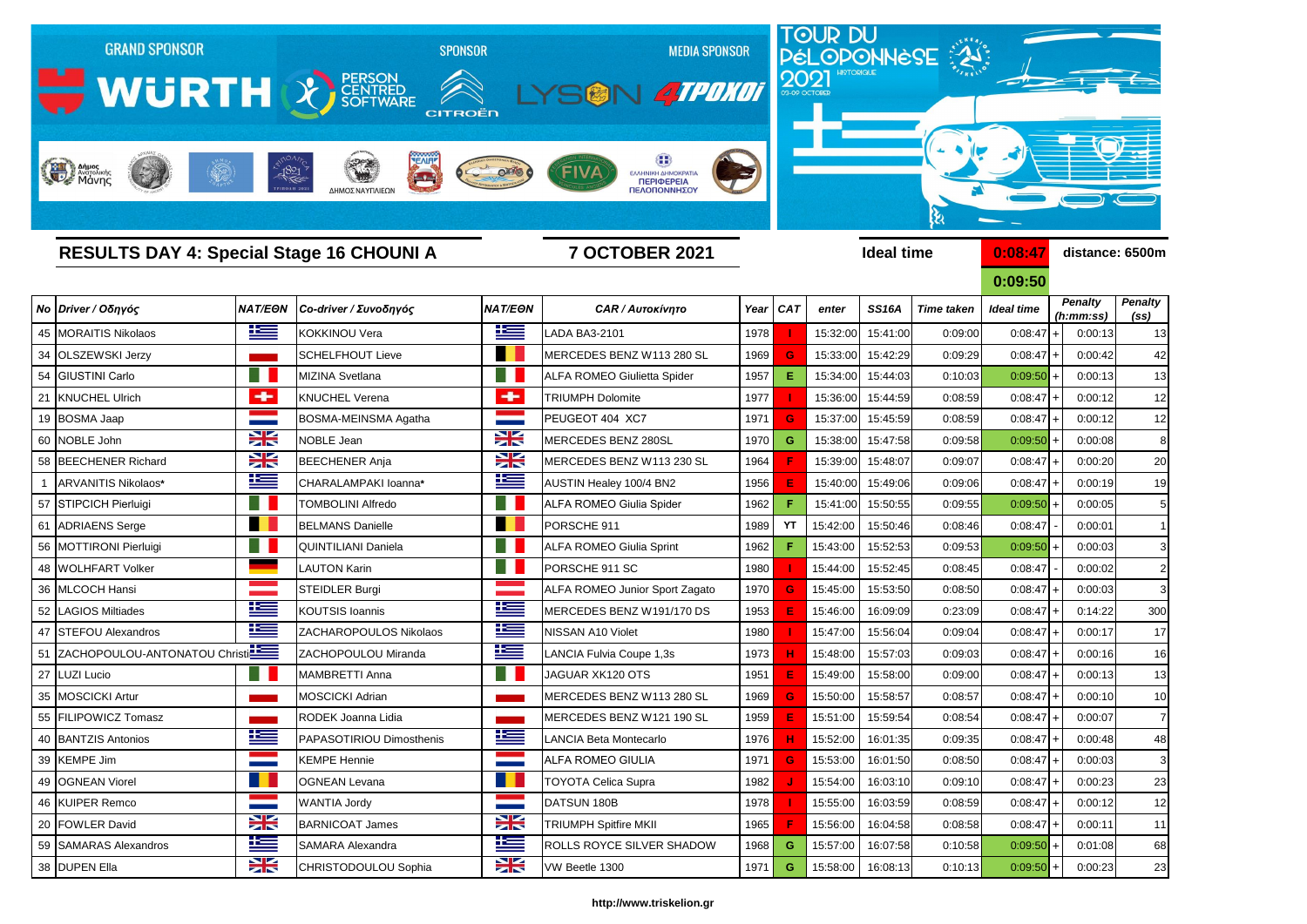

**0:09:50** *Penalty (ss) Penalty (h:mm:ss)*

|   |                          |                      |                               |                |                                   |      |            |          |              |                   | <u>U.UJ.JU</u>    |                             |                                     |
|---|--------------------------|----------------------|-------------------------------|----------------|-----------------------------------|------|------------|----------|--------------|-------------------|-------------------|-----------------------------|-------------------------------------|
|   | Νο Driver / Οδηγός       | <b>NAT/EON</b>       | Co-driver / Συνοδηγός         | <b>NAT/EON</b> | <b>CAR / Αυτοκίνητο</b>           | Year | <b>CAT</b> | enter    | <b>SS16A</b> | <b>Time taken</b> | <b>Ideal time</b> | <b>Penalty</b><br>(h:mm:ss) | <b>Penalty</b><br>(s <sub>s</sub> ) |
|   | 44 NIETRZEBA Adam        |                      | LYSON Tomasz                  |                | <b>BUICK Century Custom Wagon</b> | 1976 | н.         | 15:59:00 | 16:08:51     | 0:09:51           | 0:08:47           | 0:01:04<br>⊣                | 64                                  |
| 8 | <b>BUSH Julian</b>       | NZ<br>7 <sup>o</sup> | <b>PAPWORTH Simon</b>         | X              | ALFA ROMEO 1750 Spider            | 1971 | G          |          |              |                   | 0:08:47           | 0:08:47                     | <b>300</b>                          |
|   | 37 MALUSZYNSKA Joanna    |                      | DOBANIEWICZ-GRABOWSKA Magdale |                | MERCEDES BENZ W113 280 SL         | 1970 | G.         | 16:01:00 | 16:09:00     | 0:08:00           | 0:08:47           | 0:00:47                     | 47                                  |
|   | 62 SATRAZEMI Maria       | $\mathbf{r}$         | <b>RALLI Sia</b>              | ٢Ŧ             | <b>ALFA ROMEO Spider S4</b>       | 1990 | <b>YT</b>  | 16:02:00 | 16:11:37     | 0:09:37           | 0:08:47           | 0:00:50<br>$\overline{+}$   | <b>50</b>                           |
| 6 | KEIJSER Ton**            | <b>Service</b>       | <b>KEIJSER Mariken</b>        |                | <b>MGA Roadster</b>               | 1958 | E          |          |              |                   | 0:08:47           | 0:08:47                     | 300                                 |
| 5 | VAN ZANTEN Edward**      |                      | <b>VAN ZANTEN Mirjam</b>      |                | PEUGEOT 504 Coupe                 | 1972 | н          |          |              |                   | 0:08:47           | 0:08:47                     | <b>300</b>                          |
|   | 29 POSMYK Jordan         |                      | PALUCHOWSKI Pawel             |                | MERCEDES BENZ W113 230 SL         | 1965 | F          |          |              |                   | 0:08:47           | 0:08:47                     | 300                                 |
|   | 64   LOUMIDIS Aris       | <u>ts</u>            | LOUMIDI Lena                  | <u>is a</u>    | <b>CORD Phaeton</b>               | 1936 | <b>SV</b>  |          |              |                   | 0:08:47           | 0:08:47                     | 300                                 |
|   | 53 KARIOTIS Ioannis      |                      | <b>KARIOTI Maria</b>          | 坚              | <b>DKW 3=6</b>                    | 1960 | E.         |          |              |                   | 0:09:50           | 0:09:50                     | <b>300</b>                          |
|   | 65 SINANOGLOU Athanasios |                      | SANTAMOURI Danae-Sake         | <u> اکتا</u>   | PORSCHE 356 B s cabriolet         | 1963 | <b>SV</b>  |          |              |                   | 0:08:47           | 0:08:47                     | 300                                 |
|   | 66 INGLESSIS Ioannis     | $\frac{1}{2}$        | KAMILARI Anna-Maria           | <u> اکتا</u>   | <b>CHEVROLET Corvette C2</b>      | 1965 | <b>SV</b>  |          |              |                   | 0:08:47           | 0:08:47                     | 300                                 |
|   | 81 KASTRINOS Alexandros  |                      | <b>TBA</b>                    | <u> Kana</u>   | PAN KAR BEACH BUGGY               | 1967 | <b>SV</b>  |          |              |                   | 0:08:47           | 0:08:47                     | 300                                 |
|   | 67 CHRYSOSPATHIS Ioannis | <u>r </u>            | <b>VELONI Anny</b>            | 坚              | PORSCHE 911T                      | 197' | <b>SV</b>  |          |              |                   | 0:08:47           | 0:08:47                     | <b>300</b>                          |
|   | 68 ARVANITIS Grigoris    | $\pm$                | <b>ARVANITI Foteini</b>       | ٢              | LANCIA Fulvia Coupe 1,3s          | 1972 | <b>SV</b>  |          |              |                   | 0:08:47           | 0:08:47                     | 300                                 |
|   | 69 NTZOUMANIS Athanasios | <u>k </u>            | ZACHARIS KONSTANTINOS         | ٢              | LANCIA Fulvia Coupe 1,3s          | 1973 | <b>SV</b>  |          |              |                   | 0:08:47           | 0:08:47                     | <b>300</b>                          |
|   | 70 KOTTIS Vasileios      | <u>is –</u>          | <b>TBA</b>                    |                | <b>BMW 2002</b>                   | 1974 | <b>SV</b>  |          |              |                   | 0:08:47           | 0:08:47                     | 300                                 |
|   | 76 NTOULIAS Andreas      | <u>te</u>            | NTOULIAS Michael              | 坚              | FIAT 124 ABARTH                   | 1974 | <b>SV</b>  |          |              |                   | 0:08:47           | 0:08:47                     | <b>300</b>                          |
|   | 82   DAGRES Athanasios   | <u>te</u>            | <b>DAGRES Georgios</b>        | <u>اعتا</u>    | <b>MERCEDES BENZ 220</b>          | 1974 | <b>SV</b>  |          |              |                   | 0:08:47           | 0:08:47                     | <b>300</b>                          |
|   | 71   NIKOLOPOULOU Eleni  | <u>ik –</u>          | <b>GEORGILIS Kostis</b>       | 坚              | <b>VW 1300</b>                    | 1976 | <b>SV</b>  |          |              |                   | 0:08:47           | 0:08:47                     | 300                                 |
|   | 72 MATSOUKIS Petros      | <u>k </u>            | <b>MALIAKI Maria</b>          | <u>ik s</u>    | MERCEDES BENZ W123 Coupe          | 1978 | <b>SV</b>  |          |              |                   | 0:08:47           | 0:08:47                     | <b>300</b>                          |
|   | 73 KONTOGIORGIS Spyridon | <u>is </u>           | <b>ANDRIOTIS Konstantinos</b> | 坚              | FIAT X1/9                         | 1980 | <b>SV</b>  |          |              |                   | 0:08:47           | 0:08:47                     | <b>300</b>                          |
|   | 74 DESYLAS Spyros        | <u>ika </u>          | <b>DESYLA Aikaterini</b>      | ▀▀             | PORSCHE 911T                      | 1980 | <b>SV</b>  |          |              |                   | 0:08:47           | 0:08:47                     | 300                                 |
|   | 75 MERTINOS Akis         | <u>ik –</u>          | <b>KYPRAIOS Gerasimos</b>     | <u>ies</u>     | FORD Fiesta MK1                   | 1981 | <b>SV</b>  |          |              |                   | 0:08:47           | 0:08:47                     | 30 <sub>C</sub>                     |
|   | 79 KONSTANTAKOS Georgios | <u>is </u>           | <b>VICKY Zoe</b>              | 坚              | <b>MATRA MURENA</b>               | 1981 | SV         |          |              |                   | 0:08:47           | 0:08:47                     | 30 <sub>C</sub>                     |
|   | 77 PALAIOLOGOS Ioannis   | <u>ik –</u>          | <b>STRANTZALI Maria</b>       | <u>ies</u>     | <b>LOTUS Excel</b>                | 1984 | <b>SV</b>  |          |              |                   | 0:08:47           | 0:08:47                     | 30 <sup>C</sup>                     |
|   | 78 ZAFIRAKIS Ioannis     | <u>is </u>           | PATELIDA Kaliopi              | $\frac{1}{2}$  | <b>TOYOTA Celica-Supra</b>        | 1984 | <b>SV</b>  |          |              |                   | 0:08:47           | 0:08:47                     | 300                                 |